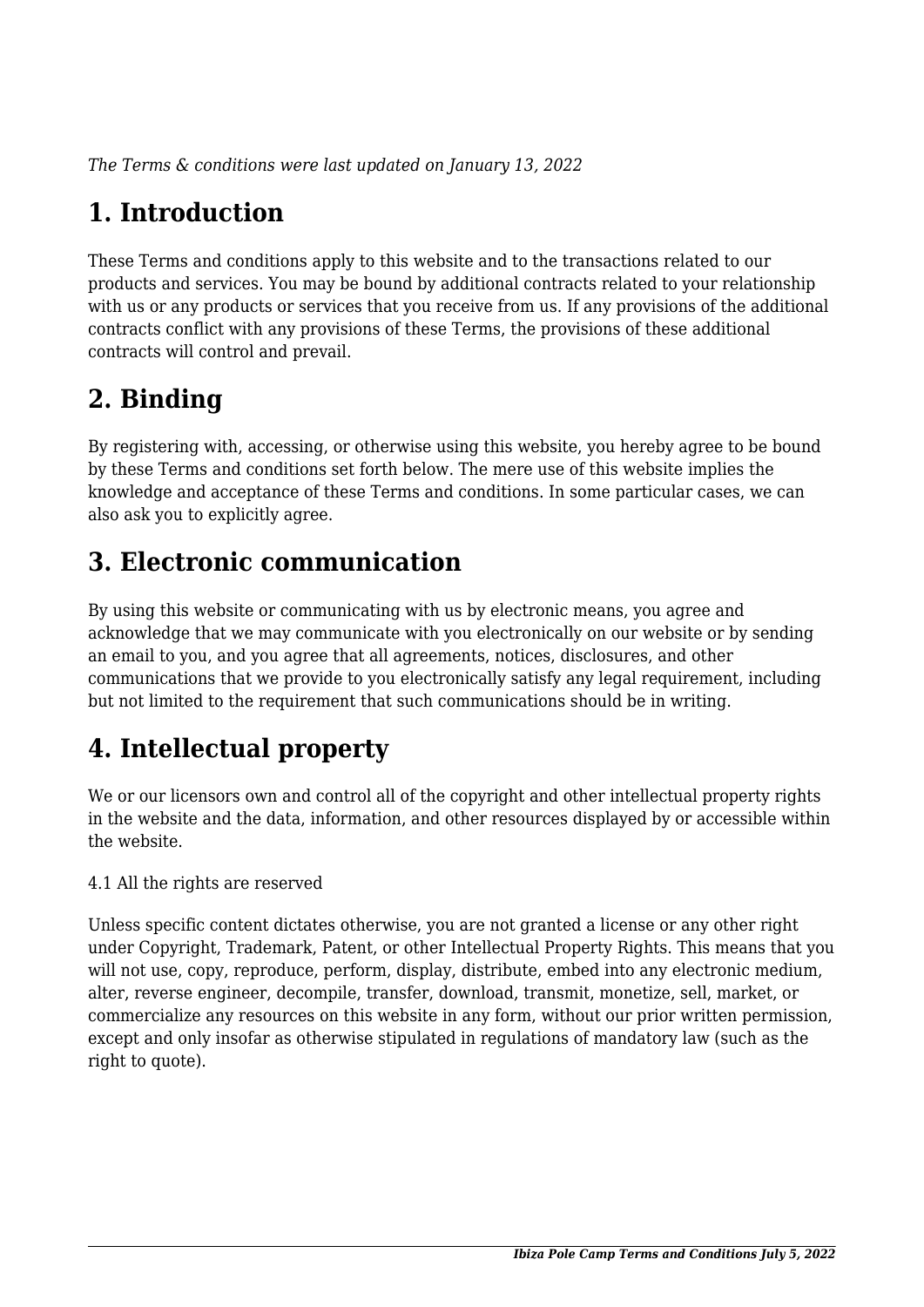# **5. Third-party property**

Our website may include hyperlinks or other references to other party's websites. We do not monitor or review the content of other party's websites which are linked to from this website. Products or services offered by other websites shall be subject to the applicable Terms and Conditions of those third parties. Opinions expressed or material appearing on those websites are not necessarily shared or endorsed by us.

We will not be responsible for any privacy practices or content of these sites. You bear all risks associated with the use of these websites and any related third-party services. We will not accept any responsibility for any loss or damage in whatever manner, however caused, resulting from your disclosure to third parties of personal information.

### **6. Responsible use**

By visiting our website, you agree to use it only for the purposes intended and as permitted by these Terms, any additional contracts with us, and applicable laws, regulations, and generally accepted online practices and industry guidelines. You must not use our website or services to use, publish or distribute any material which consists of (or is linked to) malicious computer software; use data collected from our website for any direct marketing activity, or conduct any systematic or automated data collection activities on or in relation to our website.

Engaging in any activity that causes, or may cause, damage to the website or that interferes with the performance, availability, or accessibility of the website is strictly prohibited.

# **7. Idea submission**

Do not submit any ideas, inventions, works of authorship, or other information that can be considered your own intellectual property that you would like to present to us unless we have first signed an agreement regarding the intellectual property or a non-disclosure agreement. If you disclose it to us absent such written agreement, you grant to us a worldwide, irrevocable, non-exclusive, royalty-free license to use, reproduce, store, adapt, publish, translate and distribute your content in any existing or future media.

### **8. Termination of use**

We may, in our sole discretion, at any time modify or discontinue access to, temporarily or permanently, the website or any Service thereon. You agree that we will not be liable to you or any third party for any such modification, suspension or discontinuance of your access to, or use of, the website or any content that you may have shared on the website. You will not be entitled to any compensation or other payment, even if certain features, settings, and/or any Content you have contributed or have come to rely on, are permanently lost. You must not circumvent or bypass, or attempt to circumvent or bypass, any access restriction measures on our website.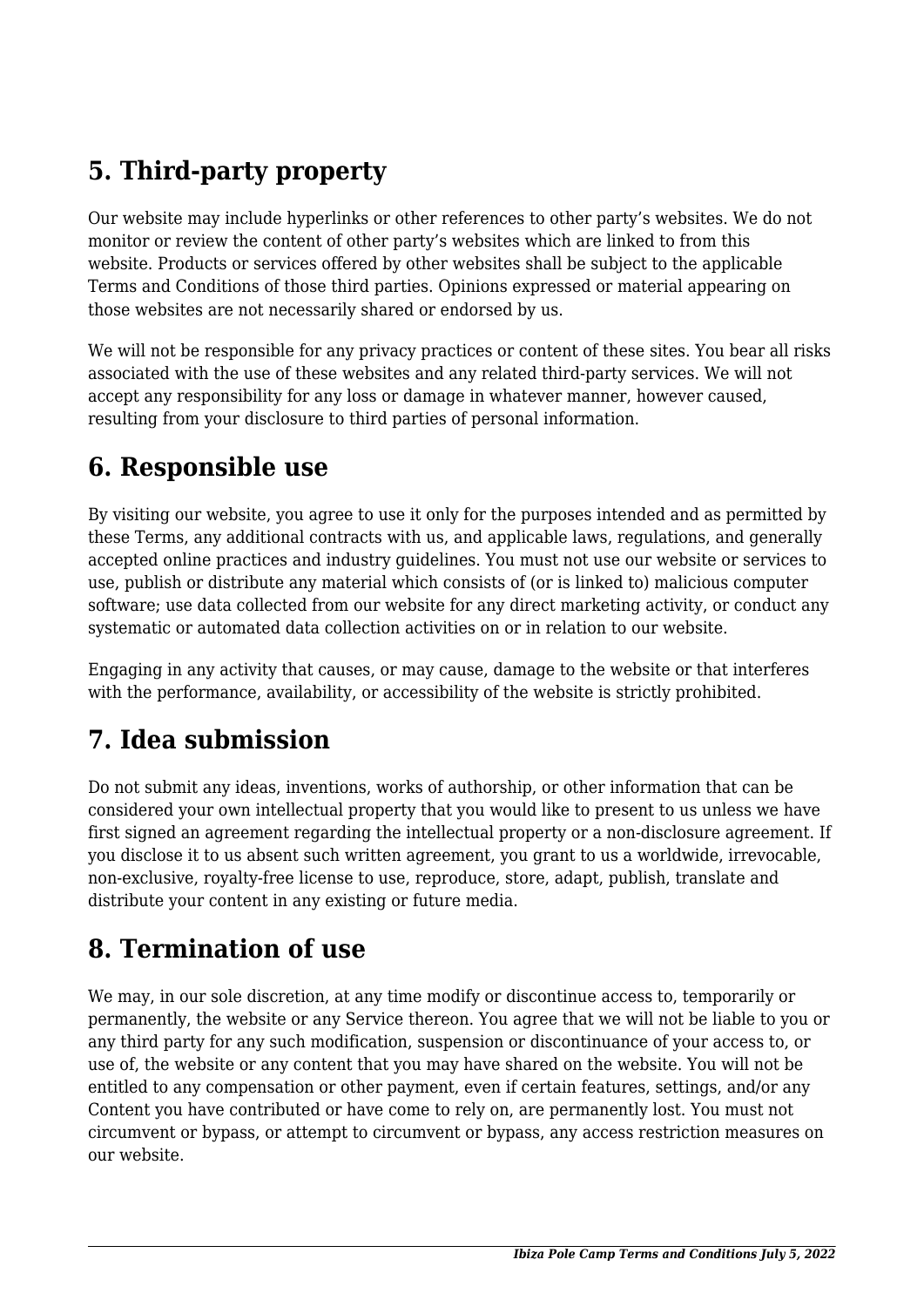### **9. Warranties and liability**

Nothing in this section will limit or exclude any warranty implied by law that it would be unlawful to limit or to exclude. This website and all content on the website are provided on an "as is" and "as available" basis and may include inaccuracies or typographical errors. We expressly disclaim all warranties of any kind, whether express or implied, as to the availability, accuracy, or completeness of the Content. We make no warranty that:

- this website or our content will meet your requirements;
- this website will be available on an uninterrupted, timely, secure, or error-free basis.

Nothing on this website constitutes or is meant to constitute, legal, financial or medical advice of any kind. If you require advice you should consult an appropriate professional.

The following provisions of this section will apply to the maximum extent permitted by applicable law and will not limit or exclude our liability in respect of any matter which it would be unlawful or illegal for us to limit or to exclude our liability. In no event will we be liable for any direct or indirect damages (including any damages for loss of profits or revenue, loss or corruption of data, software or database, or loss of or harm to property or data) incurred by you or any third party, arising from your access to, or use of, our website.

Except to the extent any additional contract expressly states otherwise, our maximum liability to you for all damages arising out of or related to the website or any products and services marketed or sold through the website, regardless of the form of legal action that imposes liability (whether in contract, equity, negligence, intended conduct, tort or otherwise) will be limited to the total price that you paid to us to purchase such products or services or use the website. Such limit will apply in the aggregate to all of your claims, actions and causes of action of every kind and nature.

### **10. Privacy**

To access our website and/or services, you may be required to provide certain information about yourself as part of the registration process. You agree that any information you provide will always be accurate, correct, and up to date.

### **11. Export restrictions / Legal compliance**

Access to the website from territories or countries where the Content or purchase of the products or Services sold on the website is illegal is prohibited. You may not use this website in violation of export laws and regulations of Germany.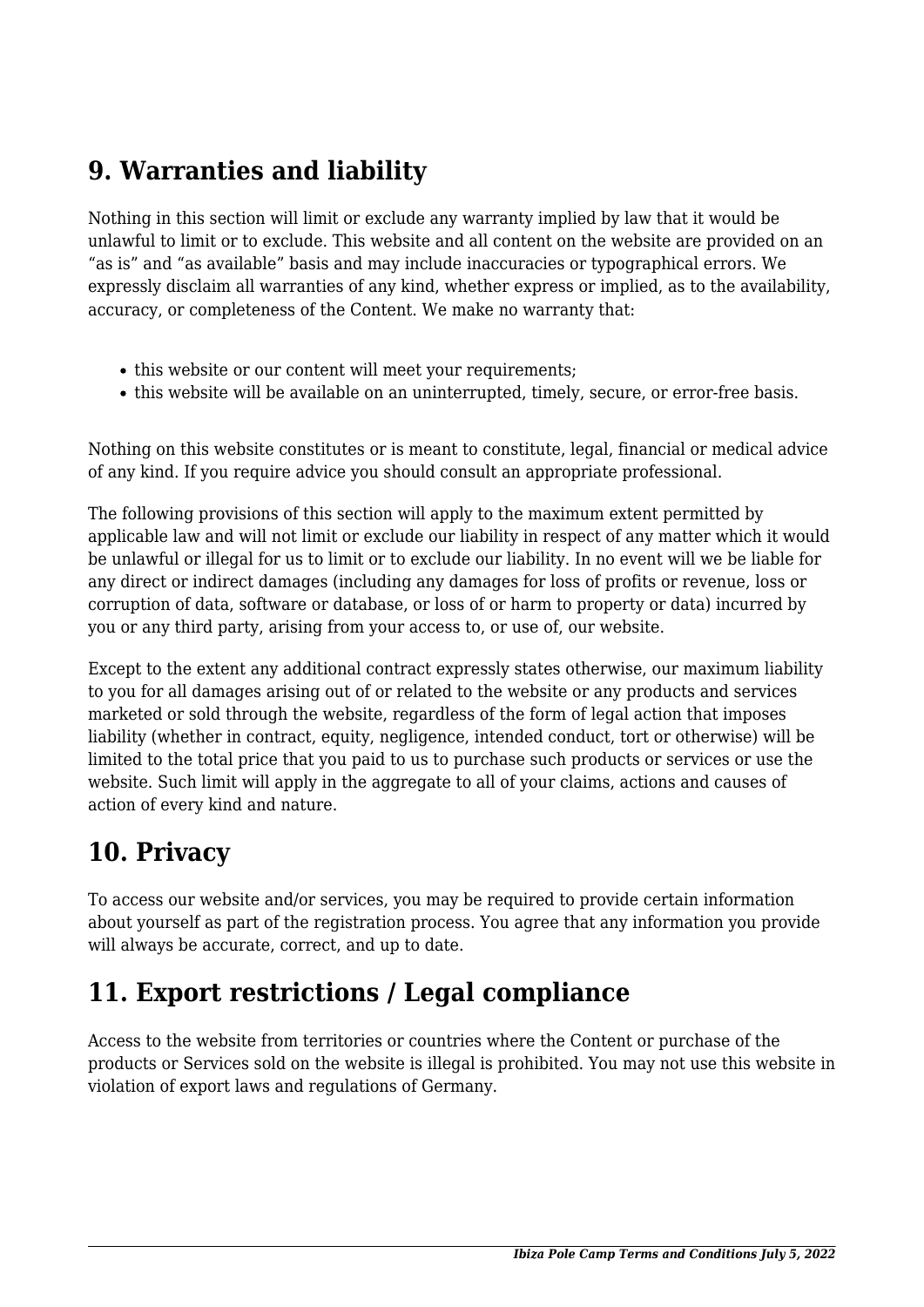## **12. Assignment**

You may not assign, transfer or sub-contract any of your rights and/or obligations under these Terms and conditions, in whole or in part, to any third party without our prior written consent. Any purported assignment in violation of this Section will be null and void.

#### **13. Breaches of these Terms and conditions**

Without prejudice to our other rights under these Terms and Conditions, if you breach these Terms and Conditions in any way, we may take such action as we deem appropriate to deal with the breach, including temporarily or permanently suspending your access to the website, contacting your internet service provider to request that they block your access to the website, and/or commence legal action against you.

## **14. Force majeure**

Except for obligations to pay money hereunder, no delay, failure or omission by either party to carry out or observe any of its obligations hereunder will be deemed to be a breach of these Terms and conditions if and for as long as such delay, failure or omission arises from any cause beyond the reasonable control of that party.

# **15. Indemnification**

You agree to indemnify, defend and hold us harmless, from and against any and all claims, liabilities, damages, losses and expenses, relating to your violation of these Terms and conditions, and applicable laws, including intellectual property rights and privacy rights. You will promptly reimburse us for our damages, losses, costs and expenses relating to or arising out of such claims.

### **16. Waiver**

Failure to enforce any of the provisions set out in these Terms and Conditions and any Agreement, or failure to exercise any option to terminate, shall not be construed as waiver of such provisions and shall not affect the validity of these Terms and Conditions or of any Agreement or any part thereof, or the right thereafter to enforce each and every provision.

### **17. Language**

These Terms and Conditions will be interpreted and construed exclusively in English. All notices and correspondence will be written exclusively in that language.